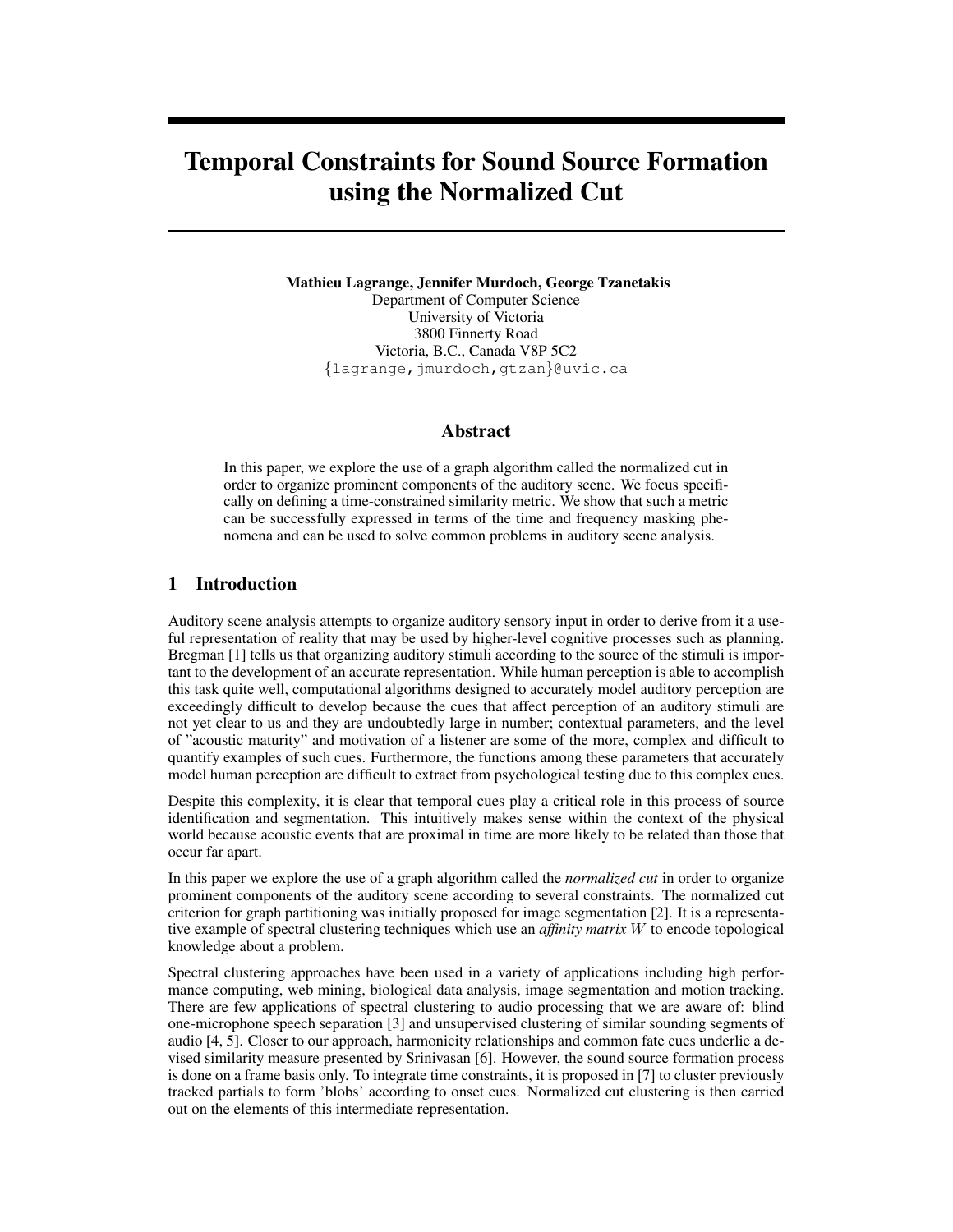

Figure 1: ASA scenario illustrating the temporal constraints in the simultaneous integration level. In this case, the noise burst leads to the perceptual continuity of the tone.

Alternatively, we propose an analysis framework for simultaneous sound source formation and tracking. We particularly focus on incorporating temporal constraints that model human perception of continuity and streaming into the affinity matrix  $W$ . We propose to address this issue by introducing a similarity metric expressed in terms of the masking phenomenon.

This paper is organized as follows: after presenting temporal aspects of auditory scene analysis in section 2, we describe our computational framework in section 3. We introduce in section 4, a dissimilarity metric that incorporates our temporal constraints, and we show that the use of this similarity metric can handle some known problems in auditory scene analysis.

# 2 Temporal Constraints in Auditory Scene Analysis

The choice to model aspects of spectral clustering algorithms after human perception can be justified on two levels. Firstly, human perception has evolved to organize acoustic events in a manner that is likely to mirror the organization of sound sources within the physical world. Secondly, the way the human auditory system is constructed gives us insight into how we should design our analysis framework.

We consider three common levels of sound integration. The first integration level is the spectral level (spectrogram, correlelogram, etc.) which mimics the output of the inner ear. Bregman proposed two additional higher-level integration schemes: simultaneous integration and sequential integration [1]. Simultaneous integration facilitates the identification of sound sources, while sequential integration organizes these sources through time, forming what Bregman describes as streams.

The temporal properties of acoustic events play an important role in the way in which we may perceptually form (simultaneous integration) and group (sequential integration) these events. Here we describe one particular auditory scene analysis scenario that was originally proposed by Bregman which clearly illustrates integration at the simultaneous level.

The ASA scenario, illustrated in figure 1, is comprised of an oscillating pitch glide with a discrete break positioned within the glide. The break may contain silence or be filled with noise. While the glide is audibly disjoint in the case where the break contains silence, the glide may be perceived as a single acoustic entity that is continuous through the noise if the noise is of sufficient power. However, the duration of the break within the pitch oscillation also contributes to this effect; in the case where the break contains silence, the glide may still be perceived as continuous at the spectral level if the duration of the silence is reduced sufficiently. Similarly, the glide may be perceived as disconnected in the case where noise is introduced in the break if the duration of the break is made sufficiently long.

# 3 Computational Framework

We now present our computational framework based on the use of the normalized cut to cluster sinusoidal components in order to form sound sources.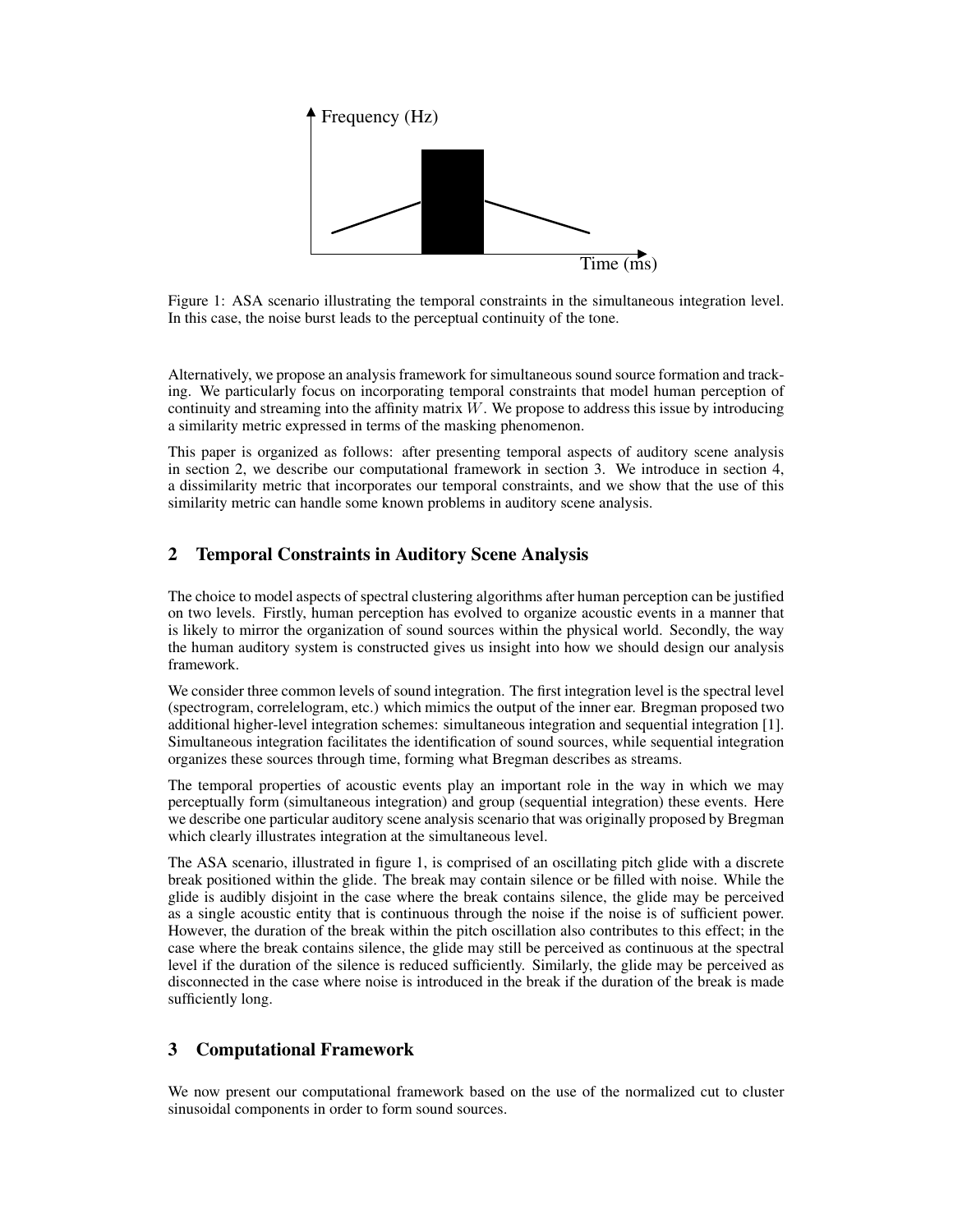

Figure 2: Orca Vocalization tracked using the normalized cut.

Sinusoidal modeling aims to represent a sound signal as a sum of sinusoids characterized by amplitudes, frequencies, and phases. A common approach is to segment the signal into successive frames of small duration so that the stationarity assumption is met. The discrete signal  $x^k(n)$  at frame index  $k$  is then modeled as follows:

$$
x^{k}(n) = \sum_{l=1}^{L^{k}} a_{l}^{k} \cos\left(\frac{2\pi}{F_{s}} f_{l}^{k} \cdot n + \phi_{l}^{k}\right)
$$
 (1)

where  $F_s$  is the sampling frequency and  $\phi_l^k$  is the phase at the beginning of the frame of the *l*-th component of  $L_k$  sine waves. The fn and an are respectively the frequency and the amplitude of the l-th sine wave, both of which are considered as constant within the frame. For each frame  $k$ , a set of sinusoidal parameters  $S^k = \{p_1^k, \dots, p_{L^k}^k\}$  is estimated. The system parameters of this Short-Term Sinusoidal (STS) model  $\mathcal{S}^k$  are the  $L^k$  triplets  $p_l^k = \{f_l^k, a_l^k, \phi_l^k\}$ , often called *peaks*.

In order to simultaneously optimize partial tracking and source formation, we construct a graph over the entire duration of the sound mixture of interest. Unlike approaches based on local information [8], we utilize the global normalized cut criterion to partition the graph. Each partition is a set of peaks that are grouped together such that the similarity within the partition is minimized and the dissimilarity between different partitions is maximized. The edge weight connecting two peaks  $p_l^k$ and  $p_l^{k'}$  (k is the frame index and l is the peak index) depends on the proximity of both frequency and amplitude:

$$
W(p_l^k, p_{l'}^{k'}) = W_f(p_l^k, p_{l'}^{k'}) + W_a(p_l^k, p_{l'}^{k'})
$$
\n(2)

Notice that edges are formed both for peaks within a frame and peaks across frames, and the number of peaks for each frame may vary. Figure 2 shows the clustering of several harmonics within the same source (an orca vocalization) in the presence of significant noise by also incorporating into the similarity calculation harmonicity informations.

#### 4 Temporal Constraints

In addition to the aforementioned similarities, we now introduce a similarity measure that considers time and continuity constraints. Our primary motivation stems from the fact that most illusions of continuity, or "perceptual" continuity, exhibited by the ASA scenario (see Section 2) are due to the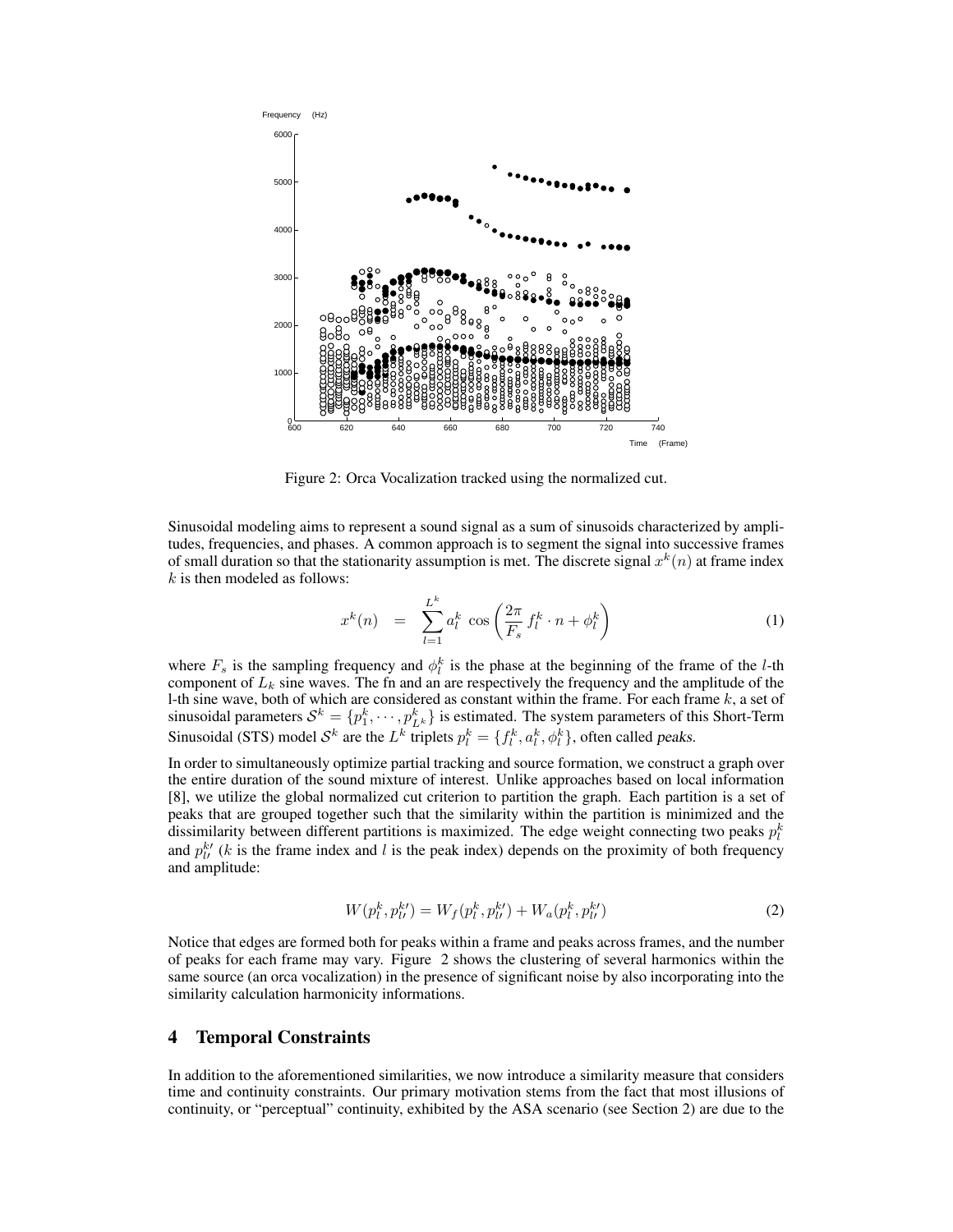

Figure 3: Frequency masking curve.

perceptual phenomenon called masking which is widely used in the audio coding area. Finally, we propose an interpretation of the perceptual mechanism underlying the ASA scenario illustrated in figure 1 that is based on the masking phenomenon, and we illustrate how our algorithm models it.

## 4.1 Temporal and Frequency Masking

The perceptual behavior of the ASA scenario may be interpreted with consideration to the frequency and temporal masking effects described in [9]. The principal behind the frequency masking effect is that every harmonic component of a sound has the ability to "mask", or render inaudible, harmonics having a similar frequency and smaller amplitude; the amplitude threshold of a harmonic that can be masked is approximately inversely proportional to the frequency difference between the masked and masking harmonics when frequency is measured using the Bark scale, see Figure 3. An important parameter that measures this phenomenon is the signal-to-mask ratio (SMR) which increases as the audibility of a tone increases such as the one labeled with a square stem in Figure 3.

The notable result that may be drawn from the frequency masking effect is that if we perceive an harmonic at some frequency, then based on perception alone, we cannot say anything about the frequency content of the sound within the thresholded maskable region of the Bark-dB scale that surrounds the harmonic. This has interesting implications with respect to the ASA scenario. When the breaks in an oscillating pitch glide contain silence, we do not experience frequency masking during the break, and thus, we are able to infer reliably that no harmonics are actually present. In this case, we hear the silent break which results in the perception of the pitch glide as disconnected.

Now consider the case in which the break in the oscillating pitch glide are filled with white noise of sufficient energy to cause the perception of a pitch glide that is continuous through the noise. In this case, the white noise provides a continuum of frequency components, all of which are capable of inducing masking effects. Due to these masking effects, we are not able to infer anything about the presence or absence of harmonics having less energy than the noise itself, and yet we perceive a continuous pitch glide! We hypothesize that in this situation the human brain cannot determine the presence or absence of the pitch glide through the noise, and it therefore tries to reconcile this information using other cues. One such cue is likely temporal continuity; since the disjoint portions of the pitch glide are separated by a relatively small break in time, the brain infers that the glide is continuous.

In addition to the frequency masking discussed above, temporal masking effects also exist, of which there are two types. Post-masking occurs when the masking sound disappears. In fact, its effect persists in time during some number of milliseconds (See figure 4). As a consequence, even if the masking sound is not present, the masking effects persist, though they decrease with time. Perhaps more surprisingly, pre-masking also exists. More precisely, the masking effect is active a few milliseconds before the masking sound really appears. However, this phenomenon is less significant than post-masking.

#### 4.2 Similarity Metric

Following these remarks, we introduce a similarity metric that deals with the problem of perceptual continuity. First, a given masking curve that considers both frequency and temporal masking phe-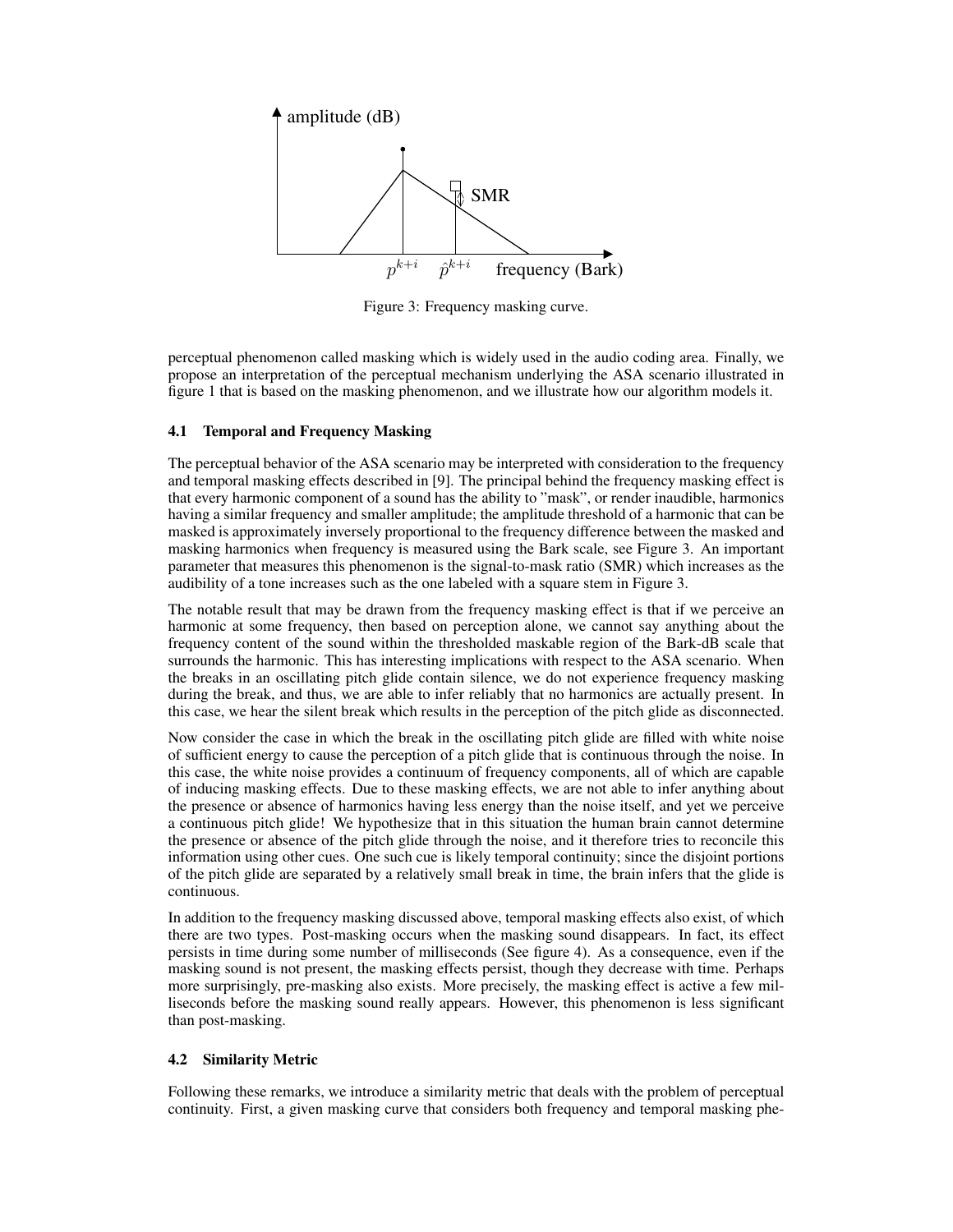

Figure 4: Approximated curve of temporal post-masking.

nomena is computed for each analyzed frame. The masking power of neighboring tones are additive, but in a non-linear way. In our implementation, the masking curve at a given frequency is set to the maximal masking contribution of the neighboring tones in frequency and time [10, 11].

Let us consider the case of two peaks  $(p_l^k, p_m^{k+n})$  several frames apart. If these peaks belong to the same partial, then the energy of this partial within the frame interval will generate peaks or be masked by another source. Let us consider some virtual peaks that model the continuous partial between  $p_l^k$  and  $p_m^{k+n}$  with parameters linearly interpolated:  $\hat{p}^{k+i}$ ,  $i \in [1, n-1]$ . The temporal similarity between two peaks is then:

$$
W_t(p_l^k, p_m^{k+n}) = F\left(\sum_{i=1}^{n-1} \text{SMR}(\hat{p}^{k+i})\right)
$$
 (3)

where F is in our case a radial basis function and SMR is the Signal-to-Mask-Ratio of the virtual peaks, see Figure 3.

## 5 Experiments

To exhibit the advantageous properties of the proposed metric, we now consider three test cases taken from the ASA scenario. In the first case, a sinusoidal tone is interrupted for 5 ms. According to our listening tests, the gap is perceived, but the tones before and after the gap are perceived as only one tone. The second test case considers a longer gap of approximately 50 ms where the tones are perceived separately. In the last case, we consider even longer gaps (120 ms) filled with high amplitude low-pass-filtered noise. In this case, the two separated tones are perceived as continuous.

The results of our algorithm for these three test cases are shown in Figure 5 from top to bottom. We used the combination of frequency, amplitude and time similarity metrics and requested 5 clusters. For the sake of clarity, the peak clusters are illustrated with filled or unfilled dots for each test case. For example, all the peaks of the second experiment belong to the same cluster, whereas the peaks of the first and last experiments are separated into two different clusters.

These experiments show that a time-constrained similarity metric can be successfully expressed in terms of the masking phenomenon. The advantage of this is the ability to simultaneously deal with time and continuity constraints in a perceptive way.

# 6 Future Work

The use of intermediate time-frequency representations calculated using our method is an interesting approach to reduce the complexity of polyphonic sounds and provide a more high level description. By using perceptively motived similarity metrics, we aim at providing a representation that is easier to interpret and to interact with.

We have shown that the use of the masking phenomena can be succesfully considered to express the "continuity illusion" phenomenon. Other aspects of temporal constraints should be investigated in the near future. For example, we would like to reduce the complexity of the algorithm by considering